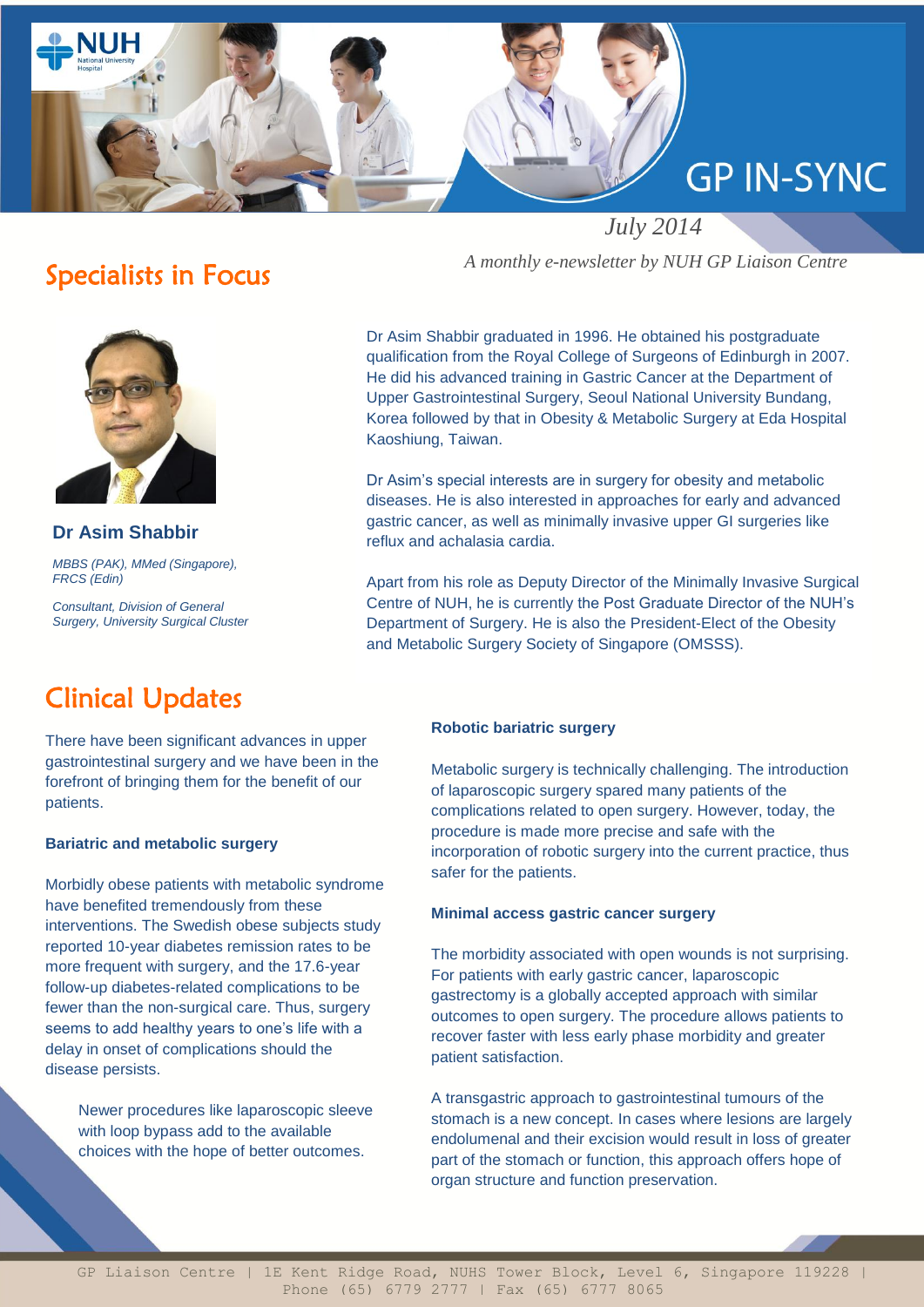

# **GP Liaison Centre (GPLC)**

 Mr Davin Wangsa or Ms Zanda Chiang Email: **[gp@nuhs.edu.sg](mailto:gp@nuhs.edu.sg)**

## Specialists in Focus



**Dr Ngiam Kee Yuan** *MBBS (London), MRCS (Glasgow), Mmed (Surgery), FRCS (Edinburgh)*

*Consultant, Division of Thyroid & Endocrine Surgery, University Surgical Cluster*

Dr Ngiam Kee Yuan is a Consultant at the Division of Thyroid and Endocrine Surgery at the National University Hospital, Singapore. He completed his basic and advanced surgical training at Alexandra Hospital, Tan Tock Seng Hospital, National University Hospital and Khoo Teck Puat Hospital, Singapore. He was awarded a fellowship from the Royal College of Surgeons of Edinburgh and was accredited as a surgical specialist by the Specialist Accreditation Board, Singapore in 2012. He received the Higher Manpower Development Program Award in 2012 to complete a Fellowship in Metabolic Surgery.

Dr Ngiam's specialty is in general surgery, and his special interests are endocrine and thyroid surgery, bariatric & metabolic surgery as well as advanced endoscopy and laparoscopic surgeries. He was awarded the ExxonMobil-NUS Research Fellowship for Clinicians in 2007 and his research interests include minimally invasive thyroid surgery, parathyroid surgery, obesity & surgery for type 2 diabetes.

# Clinical Updates

## **One-stop thyroid nodule diagnosis clinic and endoscopic thyroidectomy**

- d. Thyroid nodules are common and often detected incidentally during a physical exam, or by the person noticing a seemingly abnormal lump in his or her neck (2-6%).
- ÷ Diagnosis requires physical examination, ultrasound and fine needle aspiration cytology (FNAC) for definitive diagnosis (with a 10% chance of malignancy).
- Traditionally, the workup for thyroid nodule can be time consuming and can take up to one month.



With a new one-stop thyroid nodule diagnosis service, this diagnostic process can be reduced to ONE day.